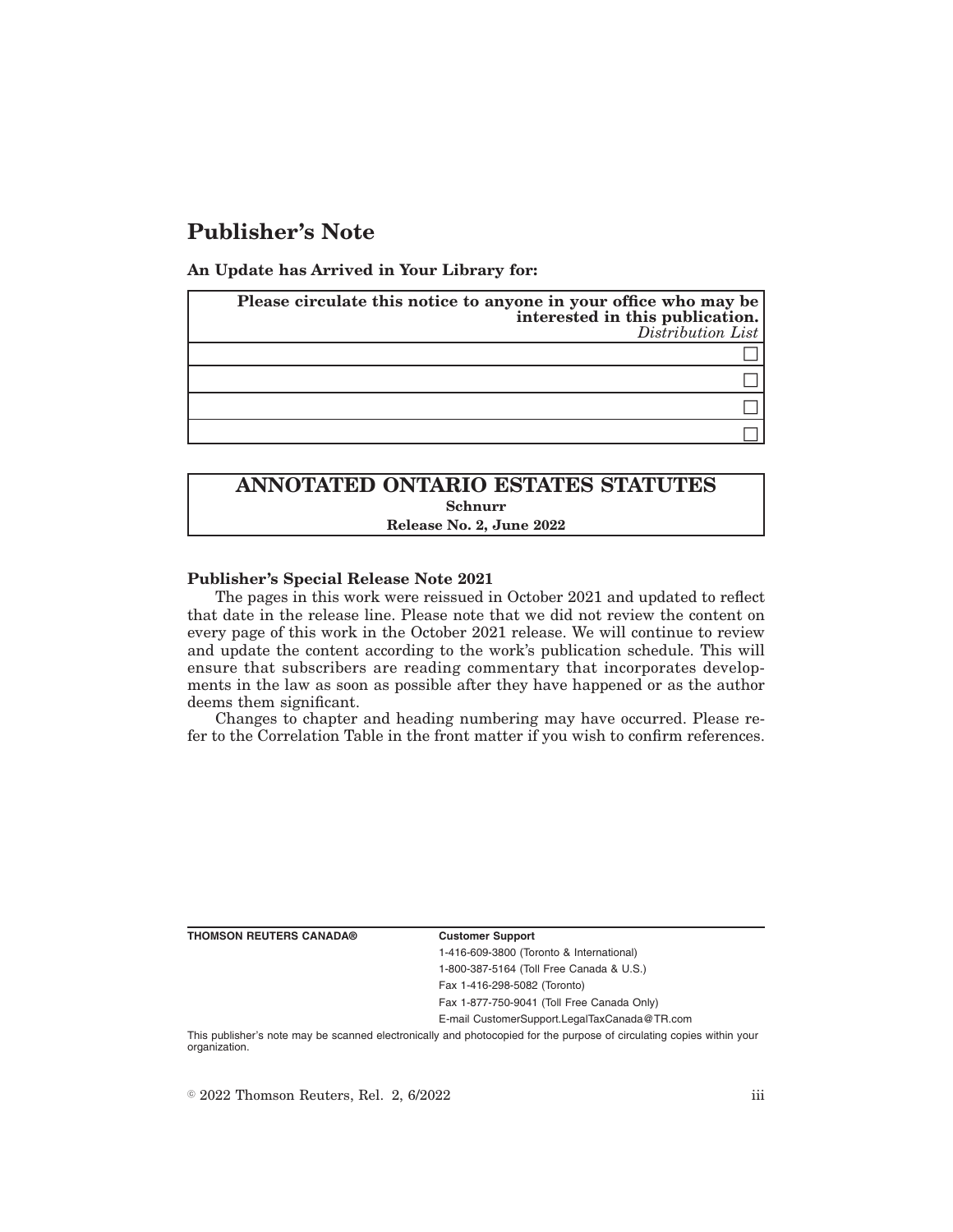The *Annotated Ontario Estates Statutes* is a comprehensive reference that brings together, in a single loose-leaf volume, easy access to the legislation and case law critical to the practice of estates law in Ontario. The text includes complete annotations of estates-related legislative provisions, and section-bysection commentary written by a leading practitioner in estates law.

### **What's New in this Update**

In this release, the case law has been updated and legislative updates have been made to Chapter 1: Absentees Act and Chapter 19: Settled Estates Act. Two additional forms under the Children's Law Reform Act have also been added.

### **Highlights**

**Substitute Decisions Act 1992 – State Intrusion and Personal Freedoms –** In T*he Public Guardian and Trustee v. Golyzniak*, 2021 CarswellOnt 9157, 2021 ONSC 4524, the Public Guardian and Trustee (PGT) presented concerns regarding Mr. Golyzniak's safety, wellbeing and living conditions, and his ability to manage his property. The PGT sought an order for their permanent appointment as guardian. This application was granted in part. In relation to Mr. Golyzniak's living conditions, the evidence presented, although not without merit, did not establish incapacity in relation to personal care. The PGT was however appointed as the guardian of Mr. Golyzniak's property. It was found that the former guardian of the property, Mr. Golyzniak's mother, had failed to manage his funds in accordance with approved Management Plans, had failed to pass accounts, and was unwilling or unable to explain what was done with her son's funds. In making this decision, the Ontario Superior Court of Justice considered the *Substitute Decisions Act, 1992*, S.O. 1992, c. 30. This Act seeks to restrict state attempts to impose value judgments and paternalism. Even when a person makes choices that are not in their best interest, without evidence as to incapacity to make personal care decisions, state intrusion into a person's liberty and freedom is not permitted. Proof of incapacity is a high threshold. This is a means of preserving freedom, autonomy, and dignity.

**Succession Law Reform Act 1990** – In *Mak (Estate) v. Mak*, 2021 CarswellOnt 8904, 2021 ONSC 4415, it was held that the *Pecore v. Pecore*, 2007 CarswellOnt 2752 presumption of a resulting trust does not apply to a beneficiary designation. Subsection 51(1) of the *Succession Law Reform Act* (SLRA) states that an individual may designate a beneficiary of a "plan". Section 53 of the SLRA provides that an institution administering the "plan" must pay it out in accordance with subsection 51(1) beneficiary designation upon the plan owner's death. The presumption of resulting trust with respect to adult children evolved from the formerly recognized presumption of advancement – when parents sometimes erroneous assume that arranging for joint ownership of an asset with their adult child is merely "advancing" the asset to such adult child as such adult child will eventually be entitled to such asset upon such parent's death. However, the whole point of a beneficiary designation, is to specifically state what is to happen to an asset upon death. Therefore, the presumption of a resulting trust should not apply in the circumstances of a beneficiary